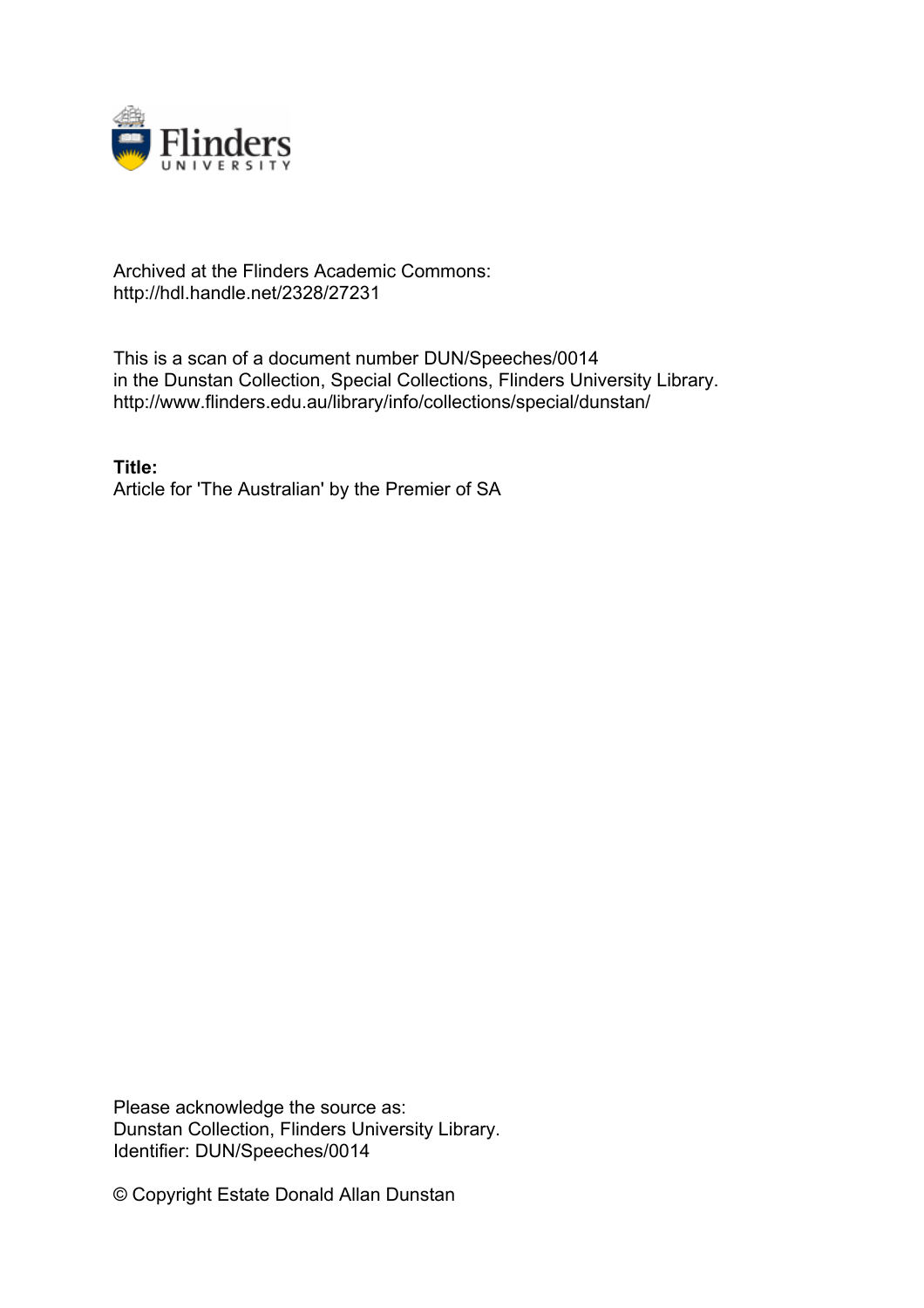## ARTICLE FOR "THE AUSTRALIAN" BY THE PREMIER OF SOUTH AUSTRALIA, DON DUNSTAN, Q.C., M.P.

South Australia has now embarked upon a course of industrial planning that I believe will make it the envy of Australia.

Our planning is designed to make the State Australia's major technological centre, and the State with the most highly diversified economy.

Over the years South Australians have proved themselves capable of highly skilled industrial work.

It has led to the State becoming the national leader in the production of consumer durables, including motor vehicles and home appliances.

Proper planning will allow its skilled work-force to provide South Australia with an economy based on the production of a wide and expanding range of light and heavy industrial items. Many of these will be products of newly developing technologies such as hovercraft, public and private transit systems, factory-formed building modules, and so on.

To assist in such diversification the South Australian Government will shortly establish an Industrial Research Institute at Flinders University. This will have the job of providing the necessary background to the developing of new products suitable for manufacturing in South Australia.

South Australia has many other things going for it, including a low cost structure, cheap electricity to bulk consumers, and the cheapest natural gas for industrial use anywhere in Australia. In addition, with the recent announcements of important oil and uranium finds, it is possible that 1970 will see the State take part in Australia's nation-wide mining boom.

**2/**